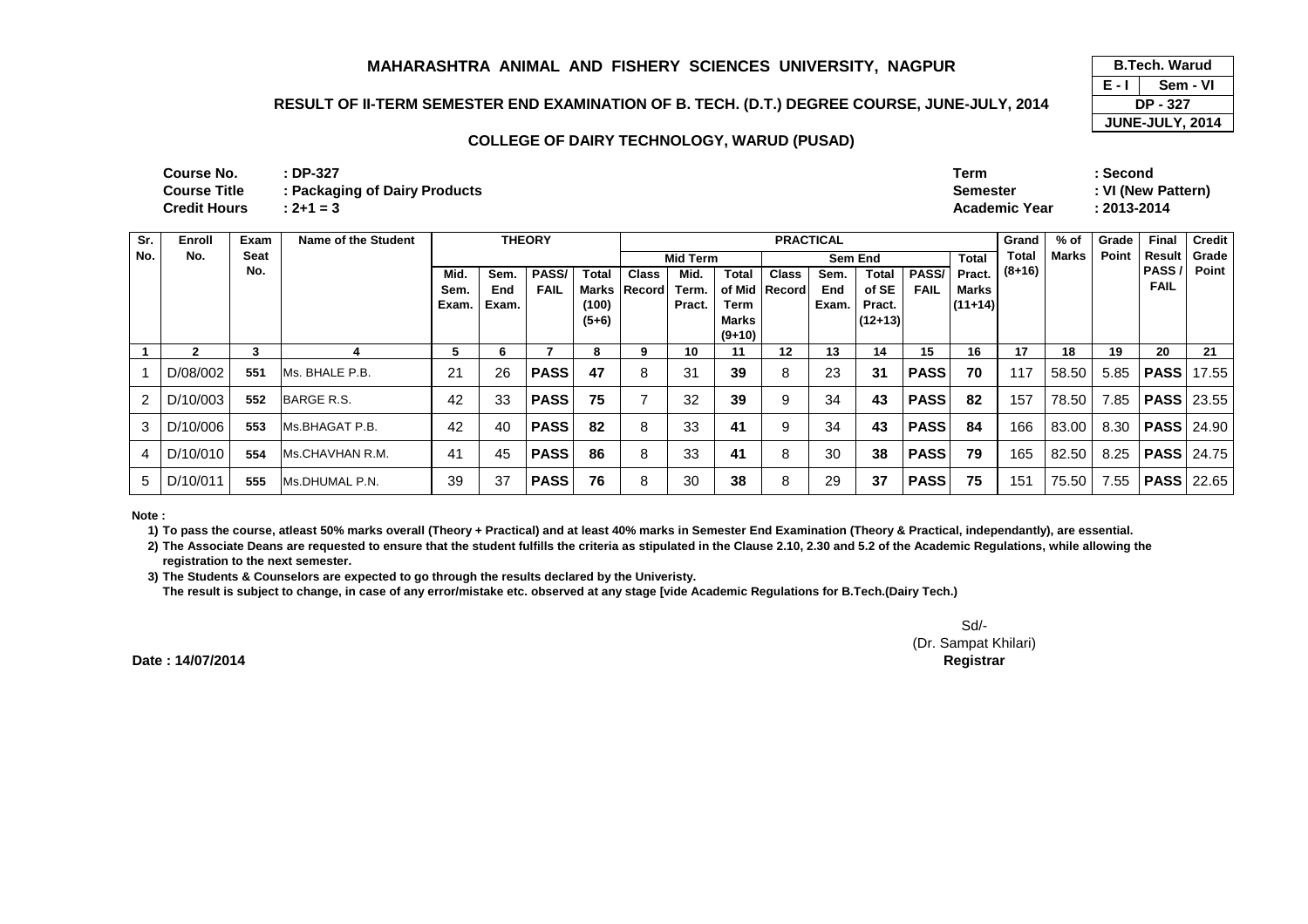### **RESULT OF II-TERM SEMESTER END EXAMINATION OF B. TECH. (D.T.) DEGREE COURSE, JUNE-JULY, 2014**

#### **COLLEGE OF DAIRY TECHNOLOGY, WARUD (PUSAD)**

| R                    |          | <b>B.Tech. Warud</b> |  |  |  |  |
|----------------------|----------|----------------------|--|--|--|--|
|                      | E - L    | Sem - VI             |  |  |  |  |
| <b>NE-JULY, 2014</b> | DP - 328 |                      |  |  |  |  |
|                      |          | JUNE-JULY, 2014      |  |  |  |  |

| Course No.             | : DP-328                              | Term          | Second             |
|------------------------|---------------------------------------|---------------|--------------------|
|                        | Course Title : By-products Technology | Semester      | : VI (New Pattern) |
| Credit Hours : $3+1=4$ |                                       | Academic Year | $: 2013 - 2014$    |

| Sr. | Enroll       | Exam        | Name of the Student   |                       |                      | <b>THEORY</b>        |                                  | <b>PRACTICAL</b>             |                         |                                                         |                               |                      |                                              |                      |                              | Grand        | $%$ of       | Grade        | Final                | <b>Credit</b>     |
|-----|--------------|-------------|-----------------------|-----------------------|----------------------|----------------------|----------------------------------|------------------------------|-------------------------|---------------------------------------------------------|-------------------------------|----------------------|----------------------------------------------|----------------------|------------------------------|--------------|--------------|--------------|----------------------|-------------------|
| No. | No.          | <b>Seat</b> |                       |                       |                      |                      |                                  |                              | <b>Mid Term</b>         |                                                         |                               |                      | Sem End                                      |                      | Total                        | <b>Total</b> | <b>Marks</b> | <b>Point</b> | <b>Result</b>        | Grade             |
|     |              | No.         |                       | Mid.<br>Sem.<br>Exam. | Sem.<br>End<br>Exam. | PASS/<br><b>FAIL</b> | <b>Total</b><br>(100)<br>$(5+6)$ | <b>Class</b><br>Marks Record | Mid.<br>Term.<br>Pract. | <b>Total</b><br><b>Term</b><br><b>Marks</b><br>$(9+10)$ | <b>Class</b><br>of Mid Record | Sem.<br>End<br>Exam. | <b>Total</b><br>of SE<br>Pract.<br>$(12+13)$ | PASS/<br><b>FAIL</b> | Pract.<br>Marks<br>$(11+14)$ | $(8+16)$     |              |              | PASS/<br><b>FAIL</b> | Point             |
|     | $\mathbf{2}$ | 3           | 4                     | 5                     | 6                    |                      | 8                                | 9                            | 10                      | 11                                                      | 12                            | 13                   | 14                                           | 15                   | 16                           | 17           | 18           | 19           | 20                   | 21                |
|     | D/08/002     | 551         | IMs. BHALE P.B.       | 18                    | 22                   | <b>PASS</b>          | 40                               | 10                           | 23                      | 33                                                      | 9                             | 30                   | 39                                           | <b>PASS</b>          | 72                           | 112          | 56.00        | 5.60         | <b>PASS</b>          | 22.40             |
| 2   | D/10/003     |             | 552 BARGE R.S.        | 28                    | 32                   | <b>PASS</b>          | 60                               | 10                           | 33                      | 43                                                      | 9                             | 31                   | 40                                           | <b>PASS</b>          | 83                           | 143          | 71.50        | 7.15         | <b>PASS</b>          | 28.60             |
| 3   | D/10/006     |             | 553 IMs.BHAGAT P.B.   | 32                    | 37                   | <b>PASS</b>          | 69                               | 9                            | 35                      | 44                                                      | 10                            | 37                   | 47                                           | <b>PASS</b>          | 91                           | 160          | 80.00        | 8.00         | <b>PASS</b>          | 32.00             |
| 4   | D/10/010     |             | 554 IMs.CHAVHAN R.M.  | 34                    | 32                   | <b>PASS</b>          | 66                               | 9                            | 32                      | 41                                                      | 10                            | 38                   | 48                                           | <b>PASS</b>          | 89                           | 155          | 77.50        | 7.75         |                      | <b>PASS</b> 31.00 |
| 5   | D/10/011     |             | 555 IMs.DHUMAL P.N.   | 29                    | 32                   | <b>PASS</b>          | 61                               | 10                           | 32                      | 42                                                      | 10                            | 35                   | 45                                           | <b>PASS</b>          | 87                           | 148          | 74.00        | 7.40         | <b>PASS</b>          | 29.60             |
| 6   | D/06/025     | 556         | <b>Sheikh SAJID</b>   | 26                    | 25                   | <b>PASS</b>          | 51                               | 7                            | 31                      | 38                                                      | $\overline{7}$                | 32                   | 39                                           | <b>PASS</b>          | 77                           | 128          | 64.00        | 6.40         | <b>PASS</b> 25.60    |                   |
|     | D/08/009     |             | 557 IMs.DESHKAR P.S.  | 25                    | 21                   | <b>PASS</b>          | 46                               | 8                            | 33                      | 41                                                      | 8                             | 34                   | 42                                           | <b>PASS</b>          | 83                           | 129          | 64.50        | 6.45         | <b>PASS</b>          | 25.80             |
| 8   | D/08/030     | 558         | <b>ISANDEEP KUMAR</b> | 31                    | 27                   | <b>PASS</b>          | 58                               | $\overline{7}$               | 32                      | 39                                                      | $\overline{7}$                | 35                   | 42                                           | <b>PASS</b>          | 81                           | 139          | 69.50        | 6.95         | <b>PASS</b>          | 27.80             |
| 9   | D/09/016     |             | 559   LADKE G.G.      | 26                    | 24                   | <b>PASS</b>          | 50                               |                              | 30                      | 37                                                      | $\overline{7}$                | 36                   | 43                                           | <b>PASS</b>          | 80                           | 130          | 65.00        | 6.50         | <b>PASS</b>          | 26.00             |
| 10  | D/09/032     | 560         | <b>IVIKAS PATEL</b>   | 17                    | 11                   | <b>FAIL</b>          | 28                               |                              | 27                      | 34                                                      | $\overline{7}$                | 34                   | 41                                           | <b>PASS</b>          | 75                           | 103          | 51.50        | 5.15         | <b>FAIL</b>          | ---               |

**Note :**

**1) To pass the course, atleast 50% marks overall (Theory + Practical) and at least 40% marks in Semester End Examination (Theory & Practical, independantly), are essential.** 

**2) The Associate Deans are requested to ensure that the student fulfills the criteria as stipulated in the Clause 2.10, 2.30 and 5.2 of the Academic Regulations, while allowing the registration to the next semester.**

**3) The Students & Counselors are expected to go through the results declared by the Univeristy.** 

**The result is subject to change, in case of any error/mistake etc. observed at any stage [vide Academic Regulations for B.Tech.(Dairy Tech.)**

Sd/- (Dr. Sampat Khilari)**Controller of Examinations Registrar**

**Date : 14/07/2014**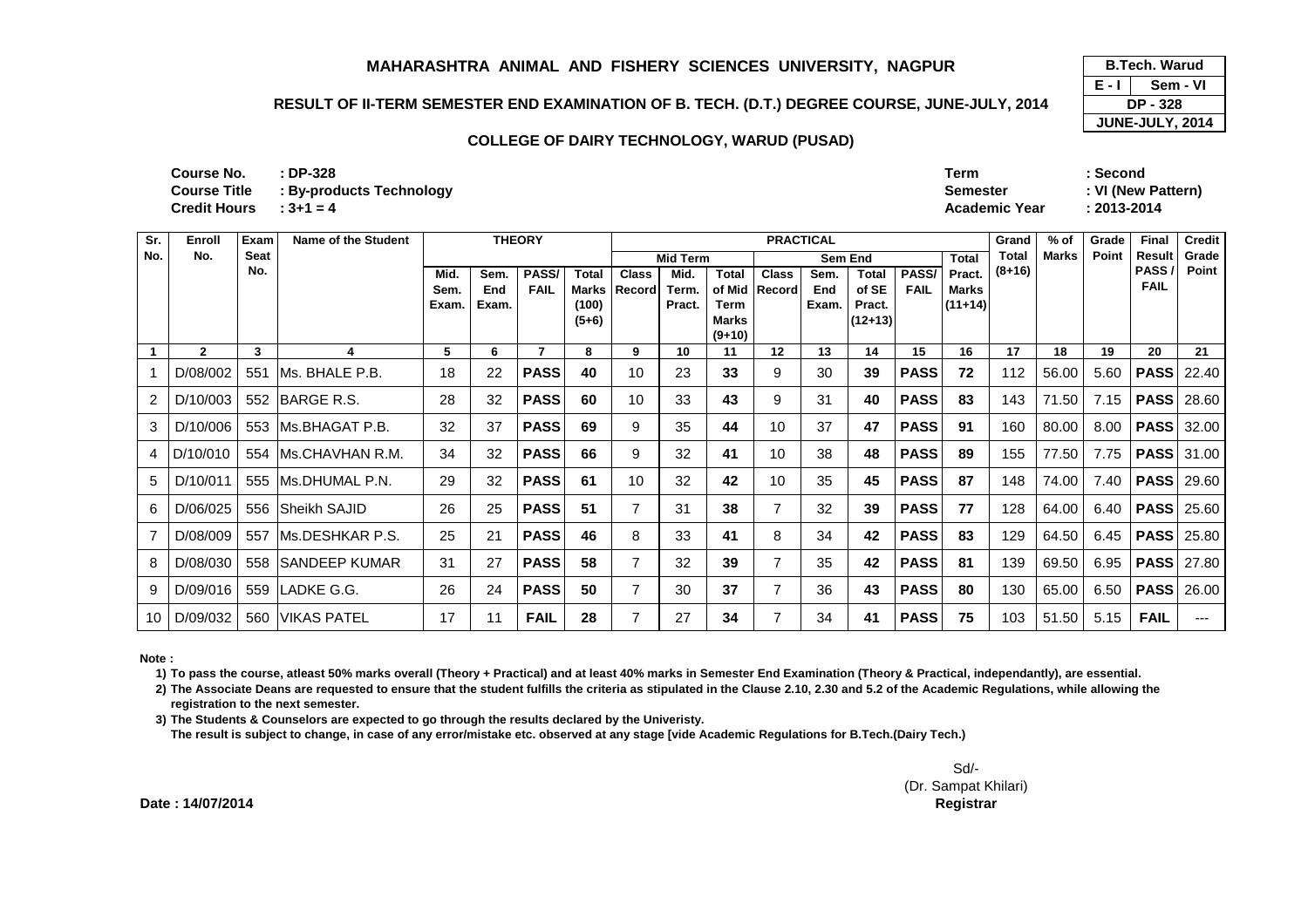### **RESULT OF II-TERM SEMESTER END EXAMINATION OF B. TECH. (D.T.) DEGREE COURSE, JUNE-JULY, 2014**

**E - I DE - 329 JUNE-JULY, 2014 B.Tech. Warud (Pusad) Sem - VI**

#### **COLLEGE OF DAIRY TECHNOLOGY, WARUD (PUSAD)**

| Course No.             | $:$ DE-329                                | Term                 | Second             |
|------------------------|-------------------------------------------|----------------------|--------------------|
| Course Title           | : Material and Design of Dairy Equipments | <b>Semester</b>      | : VI (New Pattern) |
| Credit Hours : $2+1=3$ |                                           | <b>Academic Year</b> | 2013-2014          |
|                        |                                           |                      |                    |

| Sr. | Enroll   | Exam | Name of the Student  | <b>THEORY</b> |       |             |              |                     | <b>PRACTICAL</b> |              |               |       |              |             |              | Grand    | % of  | Grade | Final             | <b>Credit</b> |
|-----|----------|------|----------------------|---------------|-------|-------------|--------------|---------------------|------------------|--------------|---------------|-------|--------------|-------------|--------------|----------|-------|-------|-------------------|---------------|
| No. | No.      | Seat |                      |               |       |             |              |                     | Mid Term         |              |               |       | Sem End      |             | <b>Total</b> | Total    | Marks | Point | Result            | Grade         |
|     |          | No.  |                      | Mid.          | Sem.  | PASS/       | <b>Total</b> | <b>Class</b>        | Mid.             | <b>Total</b> | <b>Class</b>  | Sem.  | <b>Total</b> | PASS/       | Pract.       | $(8+16)$ |       |       | PASS              | Point         |
|     |          |      |                      | Sem.          | End   | <b>FAIL</b> |              | <b>Marks Record</b> | Term.            |              | of Mid Record | End   | of SE        | <b>FAIL</b> | <b>Marks</b> |          |       |       | <b>FAIL</b>       |               |
|     |          |      |                      | Exam.         | Exam. |             | (100)        |                     | Pract.           | <b>Term</b>  |               | Exam. | Pract.       |             | $(11+14)$    |          |       |       |                   |               |
|     |          |      |                      |               |       |             | $(5+6)$      |                     |                  | <b>Marks</b> |               |       | $(12+13)$    |             |              |          |       |       |                   |               |
|     |          |      |                      |               |       |             |              |                     |                  | $(9+10)$     |               |       |              |             |              |          |       |       |                   |               |
|     | 2        | 3    |                      | 5             | 6     |             | 8            | 9                   | 10               | 11           | 12            | 13    | 14           | 15          | 16           | 17       | 18    | 19    | 20                | 21            |
|     | D/08/002 | 551  | IMs. BHALE P.B.      | 26            | 26    | <b>PASS</b> | 52           | 8                   | 19               | 27           | 8             | 22    | 30           | <b>PASS</b> | 57           | 109      | 54.50 | 5.45  | <b>PASS</b>       | 16.35         |
| 2   | D/10/003 |      | 552 IBARGE R.S.      | 38            | 41    | <b>PASS</b> | 79           | 8                   | 28               | 36           | 8             | 30    | 38           | <b>PASS</b> | 74           | 153      | 76.50 | 7.65  | <b>PASS</b> 22.95 |               |
| 3   | D/10/006 |      | 553 IMs.BHAGAT P.B.  | 36            | 36    | <b>PASS</b> | 72           | 8                   | 28               | 36           | 8             | 28    | 36           | <b>PASS</b> | 72           | 144      | 72.00 | 7.20  | <b>PASS</b> 21.60 |               |
|     | D/10/010 |      | 554 IMs.CHAVHAN R.M. | 33            | 40    | <b>PASS</b> | 73           | 8                   | 27               | 35           | 8             | 32    | 40           | <b>PASS</b> | 75           | 148      | 74.00 | 7.40  | <b>PASS 22.20</b> |               |
| 5   | D/10/011 |      | 555 IMs.DHUMAL P.N.  | 35            | 38    | <b>PASS</b> | 73           | 8                   | 27               | 35           | 8             | 25    | 33           | <b>PASS</b> | 68           | 141      | 70.50 | 7.05  | <b>PASS</b> 21.15 |               |
| 6   | D/09/032 | 560  | <b>VIKAS PATEL</b>   | 24            | 21    | <b>PASS</b> | 45           |                     | 14               | 21           |               | 24    | 31           | <b>PASS</b> | 52           | 97       | 48.50 | 4.85  | <b>FAIL</b>       | $---$         |

**Note :**

**1) To pass the course, atleast 50% marks overall (Theory + Practical) and at least 40% marks in Semester End Examination (Theory & Practical, independantly), are essential.** 

2) The Associate Deans are requested to ensure that the student fulfills the criteria as stipulated in the Clause 2.10, 2.30 and 5.2 of the Academic Regulations, while allowing the **registration to the next semester.**

**3) The Students & Counselors are expected to go through the results declared by the Univeristy.** 

**The result is subject to change, in case of any error/mistake etc. observed at any stage [vide Academic Regulations for B.Tech.(Dairy Tech.)**

Sd/- (Dr. Sampat Khilari)**Controller of Examinations Registrar**

**Date : 14/07/2014**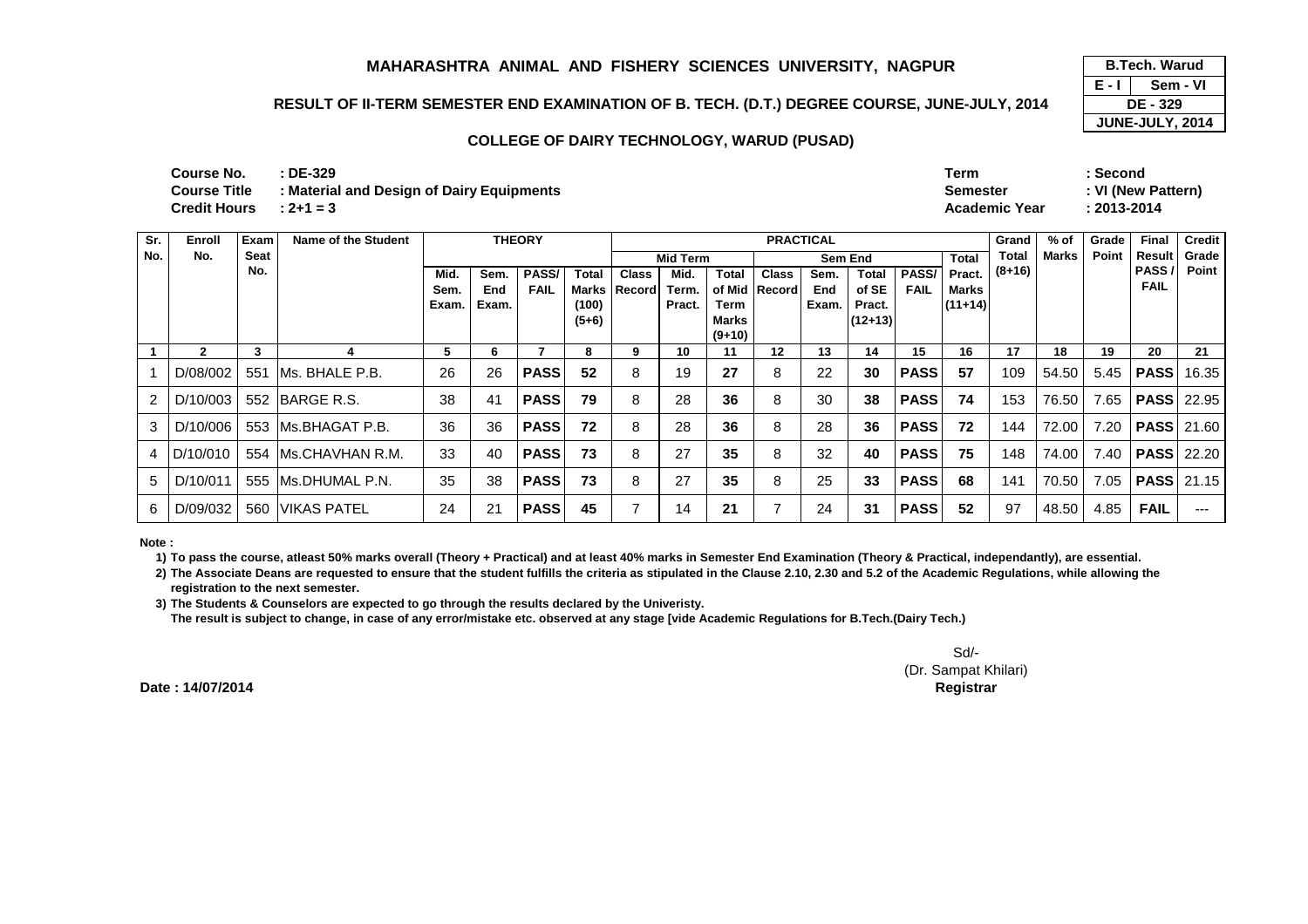### **RESULT OF II-TERM SEMESTER END EXAMINATION OF B. TECH. (D.T.) DEGREE COURSE, JUNE-JULY, 2014**

### **COLLEGE OF DAIRY TECHNOLOGY, WARUD (PUSAD)**

**E - I JUNE-JULY, 2014 B.Tech. Warud (Pusad) Sem - VIDP - 329**

**: DP-329 Term : Second: 2+1 = 3 Academic Year : 2013-2014 Course No.Course Title Course Title :Sensory Evaluation of Dairy ProductsCredit Hours**

**Semester : VI (New Pattern)**

| Sr. | Enroll       | Exam | Name of the Student   |       | <b>THEORY</b> |             |                  |              | <b>PRACTICAL</b> |                             |                 |       |                     |             |              | Grand    | $%$ of | Grade | Final               | Credit |
|-----|--------------|------|-----------------------|-------|---------------|-------------|------------------|--------------|------------------|-----------------------------|-----------------|-------|---------------------|-------------|--------------|----------|--------|-------|---------------------|--------|
| No. | No.          | Seat |                       |       |               |             |                  |              | <b>Mid Term</b>  |                             |                 |       | <b>Sem End</b>      |             | <b>Total</b> | Total    | Marks  | Point | Result              | Grade  |
|     |              | No.  |                       | Mid.  | Sem.          | PASS/       | <b>Total</b>     | <b>Class</b> | Mid.             | <b>Total</b>                | <b>Class</b>    | Sem.  | <b>Total</b>        | PASS/       | Pract.       | $(8+16)$ |        |       | PASS<br><b>FAIL</b> | Point  |
|     |              |      |                       | Sem.  | End           | <b>FAIL</b> | Marks            | Record       | Term.            | of Mid                      | Record          | End   | of SE               | <b>FAIL</b> | Marks        |          |        |       |                     |        |
|     |              |      |                       | Exam. | Exam.         |             | (100)<br>$(5+6)$ |              | Pract.           | <b>Term</b><br><b>Marks</b> |                 | Exam. | Pract.<br>$(12+13)$ |             | $(11+14)$    |          |        |       |                     |        |
|     |              |      |                       |       |               |             |                  |              |                  | $(9+10)$                    |                 |       |                     |             |              |          |        |       |                     |        |
|     | $\mathbf{2}$ | 3    | 4                     | 5     | 6             |             | 8                | 9            | 10               | 11                          | 12 <sup>2</sup> | 13    | 14                  | 15          | 16           | 17       | 18     | 19    | 20                  | 21     |
|     | D/08/002     | 551  | IMs. BHALE P.B.       | 23.0  | 23.5          | <b>PASS</b> | 46.5             | 9.0          | 32.0             | 41.0                        | 8.0             | 32.0  | 40.0                | <b>PASS</b> | 81.0         | 127.5    | 63.75  | 6.38  | <b>PASS</b>         | 19.13  |
| 2   | D/10/003     | 552  | <b>IBARGE R.S.</b>    | 34.0  | 29.0          | <b>PASS</b> | 63.0             | 9.0          | 33.0             | 42.0                        | 9.0             | 32.0  | 41.0                | <b>PASS</b> | 83.0         | 146.0    | 73.00  | 7.30  | <b>PASS</b>         | 21.90  |
| 3   | D/10/006     | 553  | IMs.BHAGAT P.B.       | 37.0  | 32.0          | <b>PASS</b> | 69.0             | 10.0         | 33.0             | 43.0                        | 8.0             | 35.0  | 43.0                | <b>PASS</b> | 86.0         | 155.0    | 77.50  | 7.75  | <b>PASS</b>         | 23.25  |
| 4   | D/10/010     | 554  | IMs.CHAVHAN R.M.      | 31.0  | 32.0          | <b>PASS</b> | 63.0             | 10.0         | 33.0             | 43.0                        | 8.0             | 35.0  | 43.0                | <b>PASS</b> | 86.0         | 149.0    | 74.50  | 7.45  | <b>PASS</b>         | 22.35  |
| 5   | D/10/011     | 555  | IMs.DHUMAL P.N.       | 30.0  | 28.0          | <b>PASS</b> | 58.0             | 9.0          | 33.0             | 42.0                        | 8.0             | 35.0  | 43.0                | <b>PASS</b> | 85.0         | 143.0    | 71.50  | 7.15  | <b>PASS</b>         | 21.45  |
| 6   | D/06/025     | 556  | <b>Sheikh SAJID</b>   | 33.0  | 23.0          | <b>PASS</b> | 56.0             | 7.0          | 34.0             | 41.0                        | 7.0             | 35.0  | 42.0                | <b>PASS</b> | 83.0         | 139.0    | 69.50  | 6.95  | <b>PASS</b>         | 20.85  |
|     | D/08/030     | 558  | <b>ISANDEEP KUMAR</b> | 32.0  | 24.0          | <b>PASS</b> | 56.0             | 7.0          | 33.0             | 40.0                        | 7.0             | 32.0  | 39.0                | <b>PASS</b> | 79.0         | 135.0    | 67.50  | 6.75  | <b>PASS</b>         | 20.25  |
| 8   | D/09/016     | 559  | ILADKE G.G.           | 33.0  | 21.0          | <b>PASS</b> | 54.0             | 7.0          | 35.0             | 42.0                        | 7.0             | 33.0  | 40.0                | <b>PASS</b> | 82.0         | 136.0    | 68.00  | 6.80  | <b>PASS</b>         | 20.40  |
| 9   | D/10/021     | 561  | <b>IKUBADE L.R.</b>   | 35.0  | 31.0          | <b>PASS</b> | 66.0             | 6.0          | 34.0             | 40.0                        | 7.0             | 34.0  | 41.0                | <b>PASS</b> | 81.0         | 147.0    | 73.50  | 7.35  | <b>PASS</b>         | 22.05  |

**Note :**

**1) To pass the course, atleast 50% marks overall (Theory + Practical) and at least 40% marks in Semester End Examination (Theory & Practical, independantly), are essential.** 

**2) The Associate Deans are requested to ensure that the student fulfills the criteria as stipulated in the Clause 2.10, 2.30 and 5.2 of the Academic Regulations, while allowing the registration to the next semester.**

**3) The Students & Counselors are expected to go through the results declared by the Univeristy. The result is subject to change, in case of any error/mistake etc. observed at any stage [vide Academic Regulations for B.Tech.(Dairy Tech.)**

> Sd/- (Dr. Sampat Khilari)**Controller of Examinations Registrar**

**Date : 14/07/2014**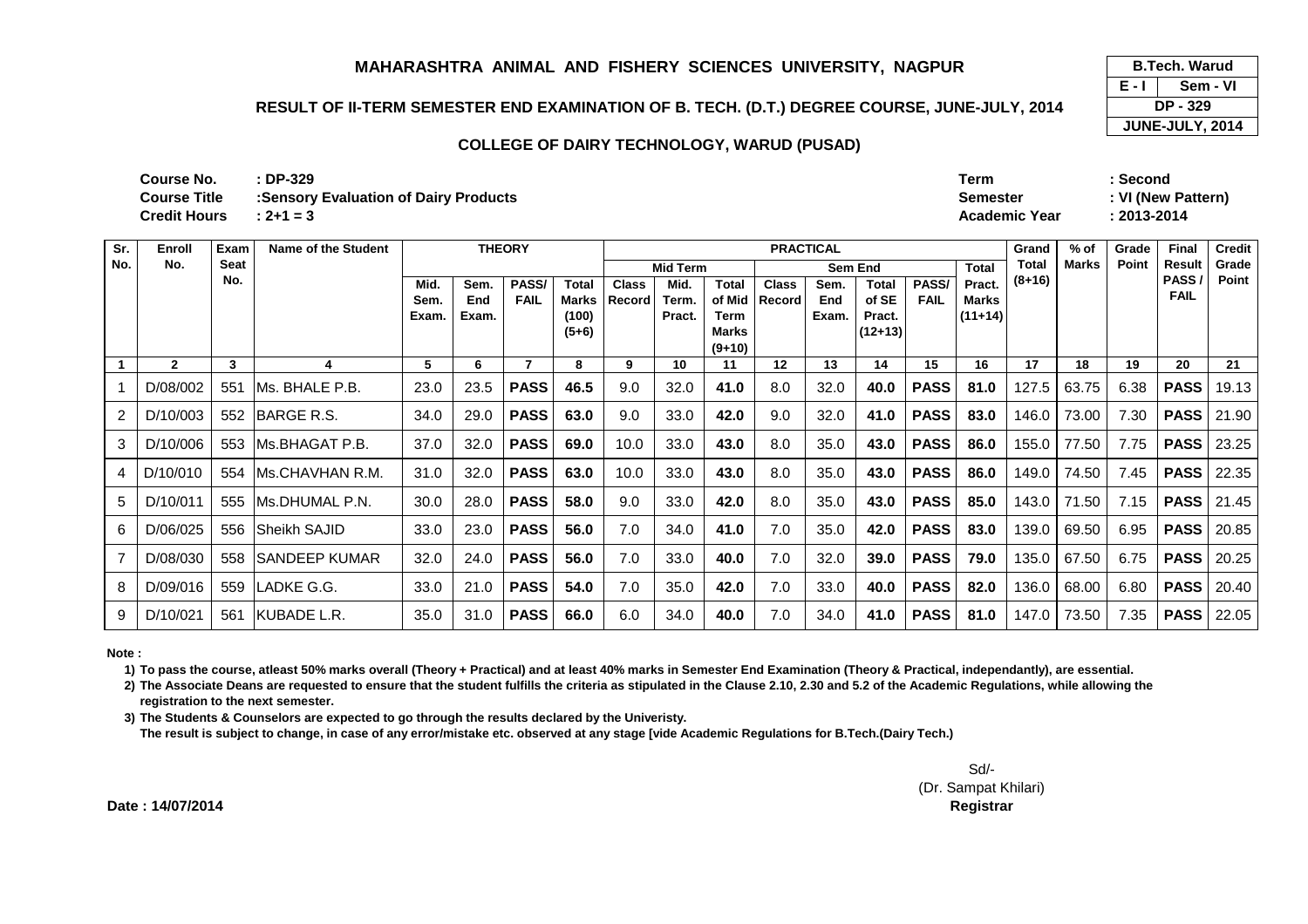**E - I B.Tech. Warud (Pusad)Sem - VIDA - 324**

# **ESULT OF II-TERM SEMESTER END EXAMINATION OF B. TECH. (D.T.) DEGREE COURSE, JUNE-JULY, 20**

## **COLLEGE OF DAIRY TECHNOLOGY, WARUD (PUSAD)**

**: DA-324Course No.**

**Credit Hours**

**Course Title : Cost Accounting and Control** 

**: 2+0 = 2**

 **: Second: VI (New Pattern)**

**: 2013-2014**

| Sr.<br>No.     | <b>Enroll</b><br>No. | Exam<br>Seat | <b>Name of the Student</b> |                       |                      | <b>THEORY</b>        |                                                  | Grand<br>Total | $%$ of<br><b>Marks</b> | Grade<br>Point | <b>Final</b><br><b>Result</b> | <b>Credit</b><br>Grade |
|----------------|----------------------|--------------|----------------------------|-----------------------|----------------------|----------------------|--------------------------------------------------|----------------|------------------------|----------------|-------------------------------|------------------------|
|                |                      | No.          |                            | Mid.<br>Sem.<br>Exam. | Sem.<br>End<br>Exam. | PASS/<br><b>FAIL</b> | <b>Total</b><br><b>Marks</b><br>(100)<br>$(5+6)$ | $(8+16)$       |                        |                | PASS/<br><b>FAIL</b>          | Point                  |
|                |                      | 3            |                            | 5                     | 6                    |                      | 8                                                | 17             | 18                     | 19             | 20                            | 21                     |
|                | D/08/002             | 551          | IMs. BHALE P.B.            | 30                    | 24                   | <b>PASS</b>          | 54                                               | 54             | 54.00                  | 5.40           | <b>PASS</b>                   | 10.80                  |
| $\overline{2}$ | D/10/003             | 552          | BARGE R.S.                 | 36                    | 36                   | <b>PASS</b>          | 72                                               | 72             | 72.00                  | 7.20           | <b>PASS</b>                   | 14.40                  |
| 3              | D/10/006             | 553          | IMs.BHAGAT P.B.            | 46                    | 37                   | <b>PASS</b>          | 83                                               | 83             | 83.00                  | 8.30           | <b>PASS</b>                   | 16.60                  |
| $\overline{4}$ | D/10/010             | 554          | <b>IMS.CHAVHAN R.M.</b>    | 45                    | 33                   | <b>PASS</b>          | 78                                               | 78             | 78.00                  | 7.80           | <b>PASS</b>                   | 15.60                  |
| 5              | D/10/011             | 555          | <b>Ms.DHUMAL P.N.</b>      | 36                    | 32                   | <b>PASS</b>          | 68                                               | 68             | 68.00                  | 6.80           | <b>PASS</b>                   | 13.60                  |

**Note :**

**1) To pass the course, atleast 50% marks overall (Theory + Practical) and at least 40% marks in Semester End Examination (Theory & Practical, independantly), are essential.** 

**2) The Associate Deans are requested to ensure that the student fulfills the criteria as stipulated in the Clause 2.10, 2.30 and 5.2 of the Academic Regulations, while allowing the registration to the next semester.**

**3) The Students & Counselors are expected to go through the results declared by the Univeristy.** 

**The result is subject to change, in case of any error/mistake etc. observed at any stage [vide Academic Regulations for B.Tech.(Dairy Tech.)**

Sd/- (Dr. Sampat Khilari)**Controller of Examinations Registrar**

**JUNE-JULY, 2014**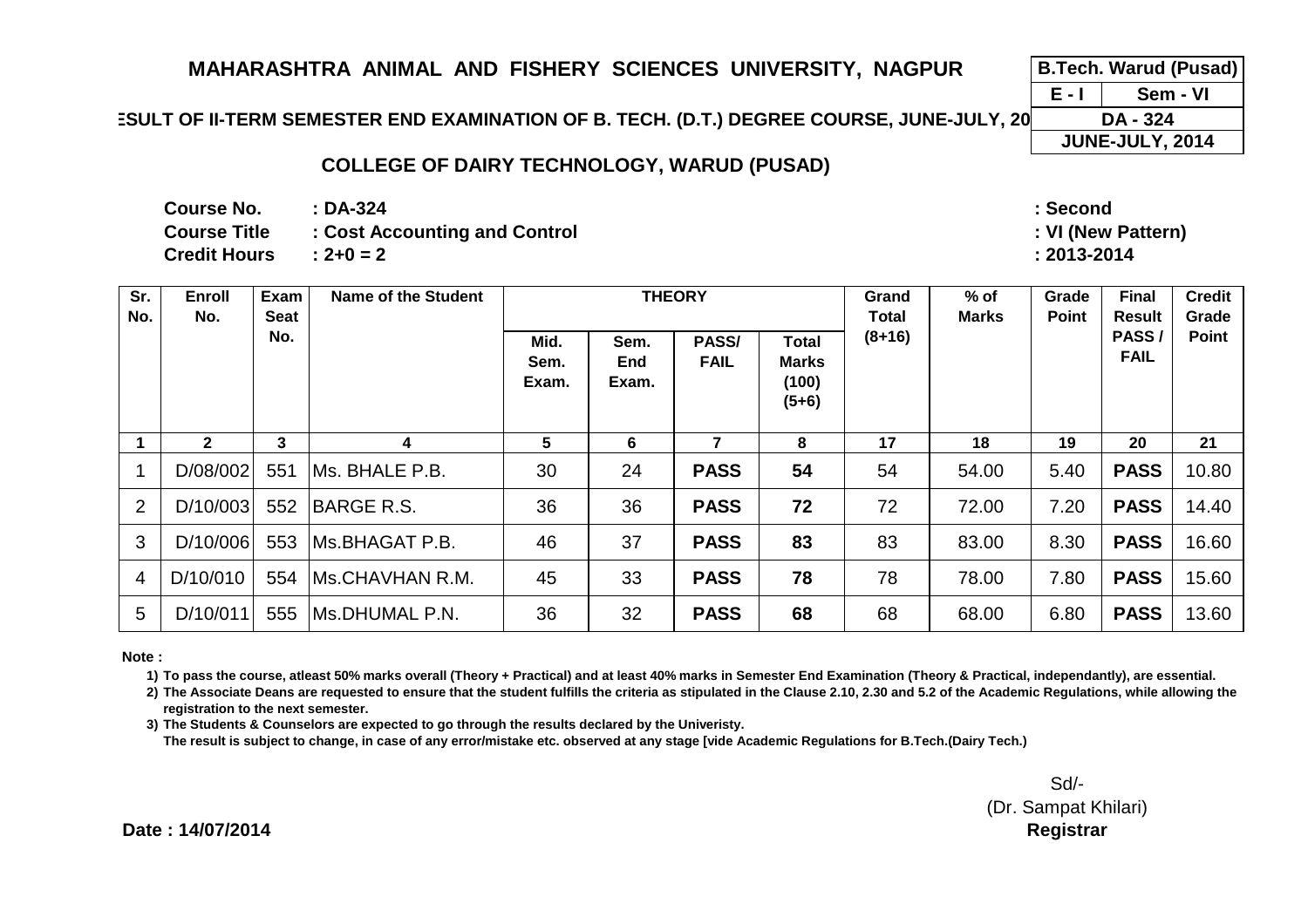### **RESULT OF II-TERM SEMESTER END EXAMINATION OF B. TECH. (D.T.) DEGREE COURSE, JUNE-JULY, 2014**

#### **COLLEGE OF DAIRY TECHNOLOGY, WARUD (PUSAD)**

| Course No.          | $\cdot$ ST-324          | <b>Term</b>          | Second     |
|---------------------|-------------------------|----------------------|------------|
| Course Title        | : Industrial Statistics | Semester             | VI (New Pa |
| <b>Credit Hours</b> | $: 2 + 1 = 3$           | <b>Academic Year</b> | 2013-2014  |

| Sr.            | Enroll         | Exam        | Name of the Student  |       | <b>THEORY</b> |              |         |              | <b>PRACTICAL</b> |                          |              |       |           |              |              |          | $%$ of       | Grade | <b>Final</b> | <b>Credit</b> |
|----------------|----------------|-------------|----------------------|-------|---------------|--------------|---------|--------------|------------------|--------------------------|--------------|-------|-----------|--------------|--------------|----------|--------------|-------|--------------|---------------|
| No.            | No.            | <b>Seat</b> |                      |       |               |              |         |              | Mid Term         |                          |              |       | Sem End   |              | <b>Total</b> | Total    | <b>Marks</b> | Point | Result       | Grade         |
|                |                | No.         |                      | Mid.  | Sem.          | <b>PASS/</b> | Total   | <b>Class</b> | Mid.             | Total                    | <b>Class</b> | Sem.  | Total     | <b>PASS/</b> | Pract.       | $(8+16)$ |              |       | PASS         | Point         |
|                |                |             |                      | Sem.  | End           | <b>FAIL</b>  | Marks   | l Record     | Term.            | of Mid                   | Record       | End   | of SE     | <b>FAIL</b>  | Marks        |          |              |       | <b>FAIL</b>  |               |
|                |                |             |                      | Exam. | Exam.         |              | (100)   |              | Pract.           | Term                     |              | Exam. | Pract.    |              | $(11+14)$    |          |              |       |              |               |
|                |                |             |                      |       |               |              | $(5+6)$ |              |                  | <b>Marks</b><br>$(9+10)$ |              |       | $(12+13)$ |              |              |          |              |       |              |               |
|                | $\overline{2}$ | 3           |                      | 5     | 6             |              | 8       | 9            | 10               | 11                       | 12           | 13    | 14        | 15           | 16           | 17       | 18           | 19    | 20           | 21            |
|                |                |             |                      |       |               |              |         |              |                  |                          |              |       |           |              |              |          |              |       |              |               |
|                | D/08/002       | 551         | IMs. BHALE P.B.      | 37    | 25            | <b>PASS</b>  | 62      | 8            | 28               | 36                       | 9            | 20    | 29        | <b>PASS</b>  | 65           | 127      | 63.50        | 6.35  | <b>PASS</b>  | 19.05         |
| $\overline{2}$ | D/10/003       |             | 552 BARGE R.S.       | 45    | 21            | <b>PASS</b>  | 66      | 10           | 38               | 48                       | 9            | 35    | 44        | <b>PASS</b>  | 92           | 158      | 79.00        | 7.90  | <b>PASS</b>  | 23.70         |
| 3              | D/10/006       | 553         | IMs.BHAGAT P.B.      | 45    | 43            | <b>PASS</b>  | 88      | 9            | 34               | 43                       | 9            | 39    | 48        | <b>PASS</b>  | 91           | 179      | 89.50        | 8.95  | <b>PASS</b>  | 26.85         |
|                | D/10/010       |             | 554 IMs.CHAVHAN R.M. | 50    | 26            | <b>PASS</b>  | 76      | 9            | 39               | 48                       | 9            | 39    | 48        | <b>PASS</b>  | 96           | 172      | 86.00        | 8.60  | <b>PASS</b>  | 25.80         |
| 5              | D/10/011       |             | 555 IMs.DHUMAL P.N.  | 45    | 26            | <b>PASS</b>  | 71      | 9            | 35               | 44                       | 9            | 37    | 46        | <b>PASS</b>  | 90           | 161      | 80.50        | 8.05  | <b>PASS</b>  | 24.15         |
| 6              | D/09/032       |             | 560 VIKAS PATEL      | 26    | 24            | <b>PASS</b>  | 50      | 6            | 23               | 29                       | 7            | 27    | 34        | <b>PASS</b>  | 63           | 113      | 56.50        | 5.65  | <b>PASS</b>  | 16.95         |

**Note :**

**1) To pass the course, atleast 50% marks overall (Theory + Practical) and at least 40% marks in Semester End Examination (Theory & Practical, independantly), are essential.** 

**2) The Associate Deans are requested to ensure that the student fulfills the criteria as stipulated in the Clause 2.10, 2.30 and 5.2 of the Academic Regulations, while allowing the registration to the next semester.**

**3) The Students & Counselors are expected to go through the results declared by the Univeristy.** 

**The result is subject to change, in case of any error/mistake etc. observed at any stage [vide Academic Regulations for B.Tech.(Dairy Tech.)**

Sd/- (Dr. Sampat Khilari)**Controller of Examinations Registrar**

**Date : 14/07/2014**

**E - I JUNE-JULY, 2014 B.Tech. Warud (Pusad) Sem - VIST - 324**

**Semester : VI (New Pattern)**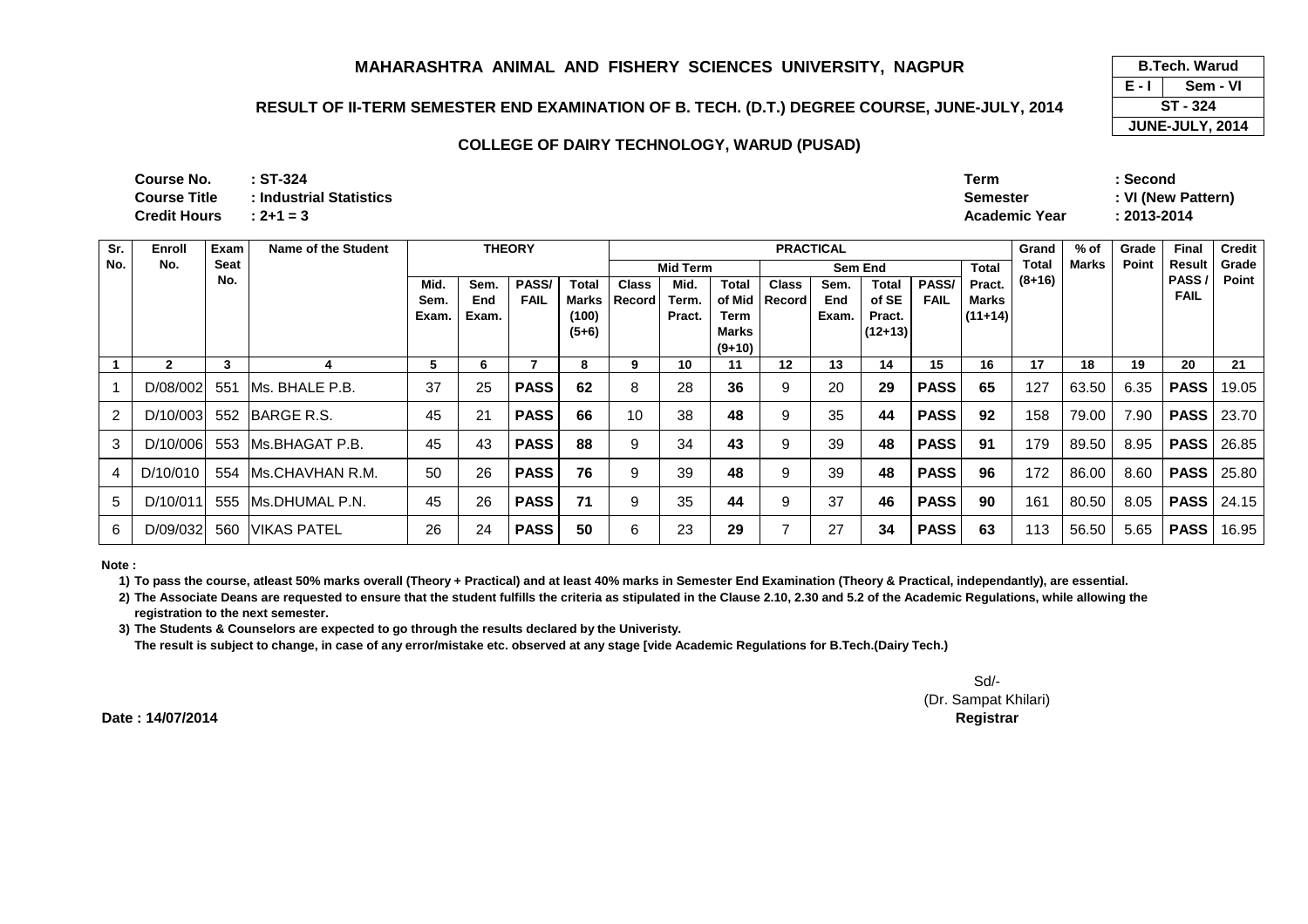### **RESULT OF II-TERM SEMESTER END EXAMINATION OF B. TECH. (D.T.) DEGREE COURSE, JUNE-JULY, 2014**

#### **COLLEGE OF DAIRY TECHNOLOGY, WARUD (PUSAD)**

| <b>Course No.</b>   | : DC-326            | Term                 | Second  |
|---------------------|---------------------|----------------------|---------|
| <b>Course Title</b> | : Quality Assurance | Semester             | VI (New |
| <b>Credit Hours</b> | $: 2 + 2 = 4$       | <b>Academic Year</b> | 2013-20 |

| ∼           | Term                 | Second             |
|-------------|----------------------|--------------------|
| v Assurance | Semester             | : VI (New Pattern) |
|             | <b>Academic Year</b> | $: 2013 - 2014$    |

| Sr. | Enroll         | Exam | Name of the Student |                                            |       | <b>THEORY</b> |         |              |        |                   | <b>PRACTICAL</b> | Grand | % of         | Grade       | <b>Final</b> | <b>Credit</b> |               |       |             |       |
|-----|----------------|------|---------------------|--------------------------------------------|-------|---------------|---------|--------------|--------|-------------------|------------------|-------|--------------|-------------|--------------|---------------|---------------|-------|-------------|-------|
| No. | No.            | Seat |                     | <b>Total</b><br><b>Mid Term</b><br>Sem End |       |               |         |              |        |                   |                  |       |              | Total       | Marks        | Point         | <b>Result</b> | Grade |             |       |
|     |                | No.  |                     | Mid.                                       | Sem.  | PASS/         | Total   | <b>Class</b> | Mid.   | Total             | <b>Class</b>     | Sem.  | <b>Total</b> | PASS/       | Pract.       | $(8+16)$      |               |       | PASS        | Point |
|     |                |      |                     | Sem.                                       | End   | <b>FAIL</b>   | Marks   | Record       | Term.  |                   | of Mid   Record  | End   | of SE        | <b>FAIL</b> | Marks        |               |               |       | <b>FAIL</b> |       |
|     |                |      |                     | Exam.                                      | Exam. |               | (100)   |              | Pract. | Term              |                  | Exam. | Pract.       |             | $(11+14)$    |               |               |       |             |       |
|     |                |      |                     |                                            |       |               | $(5+6)$ |              |        | Marks<br>$(9+10)$ |                  |       | $(12+13)$    |             |              |               |               |       |             |       |
|     | $\overline{2}$ | 3    |                     | 5                                          | 6     |               | 8       | 9            | 10     | 11                | 12               | 13    | 14           | 15          | 16           | 17            | 18            | 19    | 20          | 21    |
|     |                |      |                     |                                            |       |               |         |              |        |                   |                  |       |              |             |              |               |               |       |             |       |
|     | D/08/002       | 551  | IMs. BHALE P.B.     | 14                                         | 28    | <b>PASS</b>   | 42      |              | 23     | 30                |                  | 23    | 30           | <b>PASS</b> | 60           | 102           | 51.00         | 5.10  | <b>PASS</b> | 20.40 |
| 2   | D/10/003       | 552  | <b>BARGE R.S.</b>   | 25                                         | 31    | <b>PASS</b>   | 56      | 8            | 29     | 37                | 8                | 28    | 36           | <b>PASS</b> | 73           | 129           | 64.50         | 6.45  | <b>PASS</b> | 25.80 |
| 3   | D/10/006       |      | 553 Ms.BHAGAT P.B.  | 28                                         | 41    | <b>PASS</b>   | 69      | 8            | 30     | 38                | 8                | 29    | 37           | <b>PASS</b> | 75           | 144           | 72.00         | 7.20  | <b>PASS</b> | 28.80 |
|     | D/10/010       | 554  | Ms.CHAVHAN R.M.     | 34                                         | 32    | <b>PASS</b>   | 66      | 9            | 34     | 43                | 9                | 31    | 40           | <b>PASS</b> | 83           | 149           | 74.50         | 7.45  | <b>PASS</b> | 29.80 |
| 5   | D/10/011       |      | 555 IMs.DHUMAL P.N. | 23                                         | 32    | <b>PASS</b>   | 55      | 8            | 29     | 37                | 9                | 28    | 37           | <b>PASS</b> | 74           | 129           | 64.50         | 6.45  | <b>PASS</b> | 25.80 |
| 6   | D/09/032       | 560  | <b>VIKAS PATEL</b>  | 18                                         | 25    | <b>PASS</b>   | 43      |              | 26     | 33                |                  | 23    | 30           | <b>PASS</b> | 63           | 106           | 53.00         | 5.30  | <b>PASS</b> | 21.20 |

**Note :**

**1) To pass the course, atleast 50% marks overall (Theory + Practical) and at least 40% marks in Semester End Examination (Theory & Practical, independantly), are essential.** 

**2) The Associate Deans are requested to ensure that the student fulfills the criteria as stipulated in the Clause 2.10, 2.30 and 5.2 of the Academic Regulations, while allowing the registration to the next semester.**

**3) The Students & Counselors are expected to go through the results declared by the Univeristy.** 

**The result is subject to change, in case of any error/mistake etc. observed at any stage [vide Academic Regulations for B.Tech.(Dairy Tech.)**

Sd/- (Dr. Sampat Khilari)**Controller of Examinations Registrar**

**Date : 14/07/2014**

**E - I JUNE-JULY, 2014 B.Tech. Warud (Pusad) Sem - VIDC - 326**